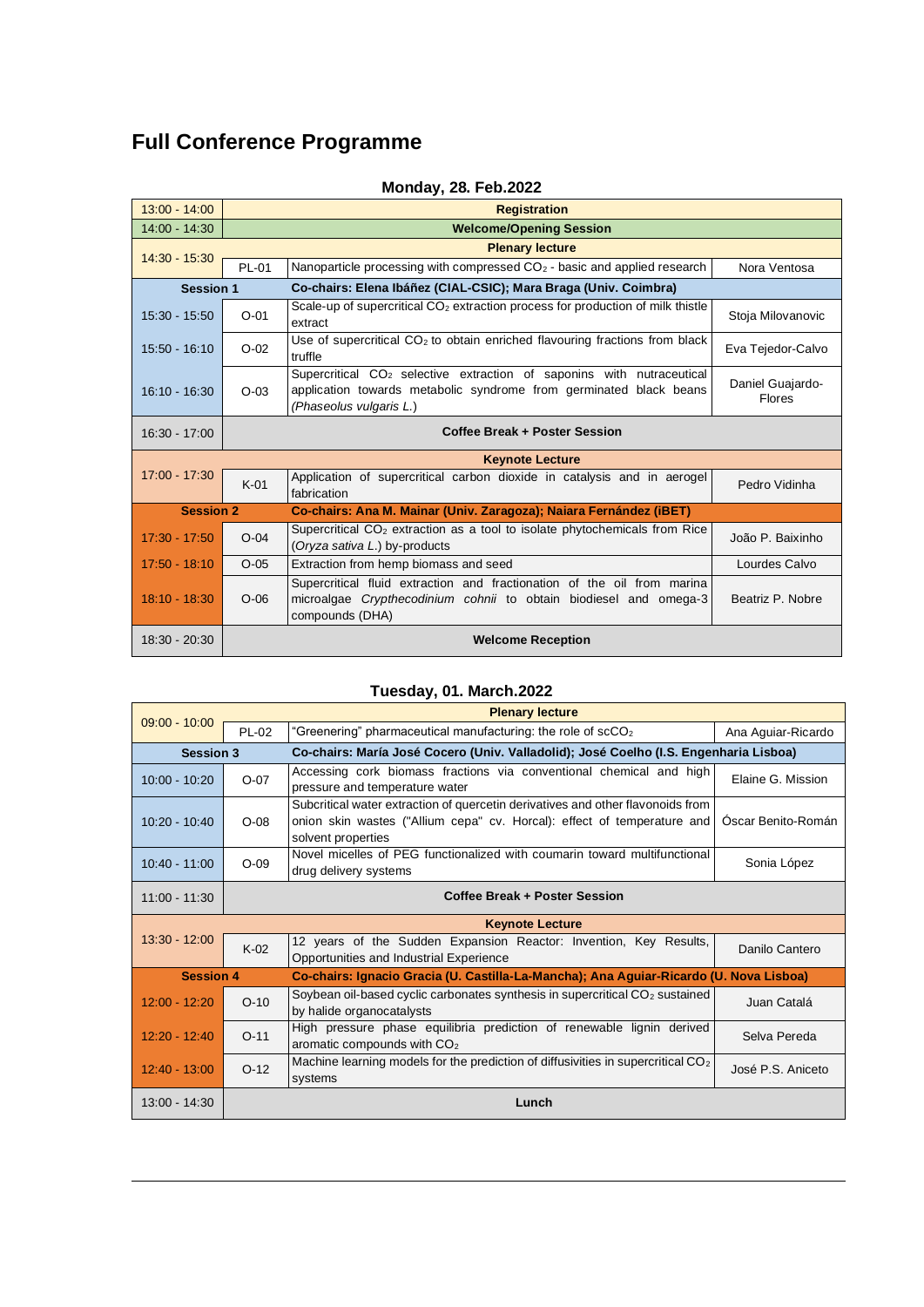| $14:30 - 15:30$  |                                                                                                                | <b>Plenary lecture</b>                                                                                                           |                                  |
|------------------|----------------------------------------------------------------------------------------------------------------|----------------------------------------------------------------------------------------------------------------------------------|----------------------------------|
|                  | PL-03                                                                                                          | Sustainable aerogel production using SICLA technology                                                                            | Eunate Goiti &<br>Francisco Ruiz |
| <b>Session 5</b> |                                                                                                                | Co-chairs: Albertina Cabañas (U. Complutense Madrid); Ana V.M. Nunes (U. Nova Lisboa)                                            |                                  |
| $15:30 - 15:50$  | $O-13$                                                                                                         | Batch and continuous production of directly compressible drug nanopowders<br>using CO <sub>2</sub> -assisted spray coating       | Luís Padrela                     |
| $15:50 - 16:10$  | $O-14$                                                                                                         | Micronization of Ciprofloxacin by the Supercritical Antisolvent Technique<br>(SAS)                                               | Albertina Cabañas                |
| $16:10 - 16:30$  | $O-15$                                                                                                         | Manufacturing of liposomal-loaded hydrophilic or hydrophobic drugs dry<br>powder formulations using supercritical carbon dioxide | Clarinda Costa                   |
| $16:30 - 17:00$  | <b>Coffee Break + Poster Session</b>                                                                           |                                                                                                                                  |                                  |
|                  | <b>Session 6</b><br>Co-chairs: Lourdes Calvo (U. Complutense Madrid); Ana L. Oliveira (U. Católica Portuguesa) |                                                                                                                                  |                                  |
| $17:00 - 17:20$  | $O-16$                                                                                                         | Supercritical $CO2$ technology for the production of sterile and drug-loaded                                                     | Víctor Santos-Rosales            |
|                  |                                                                                                                | scaffolds                                                                                                                        |                                  |
| $17:20 - 17:40$  | $O-17$                                                                                                         | Development of bioMIPs Using Supercritical Fluids                                                                                | Ana I. Furtado                   |
| $17:40 - 18:00$  | $O-18$                                                                                                         | Customized and bioactive bone scaffolds obtained by a novel technological<br>duo                                                 | Ana Iglesias-Mejuto              |

#### **Wednesday, 02.March.2022**

| <b>Plenary lecture</b><br>$09:00 - 10:00$<br>Challenge dots for Supercritical community: Flucomp rocks!<br><b>PL-04</b> |                               |                                                                                                                                              |                          |
|-------------------------------------------------------------------------------------------------------------------------|-------------------------------|----------------------------------------------------------------------------------------------------------------------------------------------|--------------------------|
|                                                                                                                         |                               |                                                                                                                                              | Ignacio Gracia           |
| <b>Session 7</b>                                                                                                        |                               | Co-chairs: Sagrario Beltrán (Univ. Burgos); Carlos Silva (Univ. Aveiro)                                                                      |                          |
| $10:00 - 10:10$                                                                                                         | SO-01                         | Combined supercritical fluid technology for the preparation of dry powders<br>loaded with beclomethasone dipropionate for pulmonary delivery | Thoa Duong               |
| $10:10 - 10:20$                                                                                                         | SO-02                         | Supercritical fluid extraction of lupane triterpenoids from "Acacia dealbata"<br>biomass – effect of pressure, temperature and cosolvents    | Vítor H. Rodrigues       |
| $10:20 - 10:30$                                                                                                         | SO-03                         | Polymorphic control of indomethacin with the gas antisolvent method                                                                          | Fidel Mendez<br>Canellas |
| $10:30 - 10:40$                                                                                                         | SO-04                         | Towards the fabrication of medicinal nanovesicular formulations under GMPs                                                                   | David Piña Muñoz         |
| $10:40 - 10:50$                                                                                                         | SO-05                         | Self-assembled silk fibroin aerogel particles for wound healing<br>Beatriz G. Bernardes                                                      |                          |
| $10:50 - 11:00$                                                                                                         | SO-06                         | dioxide Salvia miltiorrhiza<br>Supercritical carbon<br>extraction:<br>process<br>optimization and analysis of bioactive compounds            | Encarnación Cruz         |
| $11:00 - 11:30$                                                                                                         | Coffee Break + Poster Session |                                                                                                                                              |                          |
| $11:30 - 12:30$                                                                                                         | <b>FLUCOMP Meeting</b>        |                                                                                                                                              |                          |
| $12:30 - 13:00$                                                                                                         |                               | <b>Closing Session &amp; Farewell</b>                                                                                                        |                          |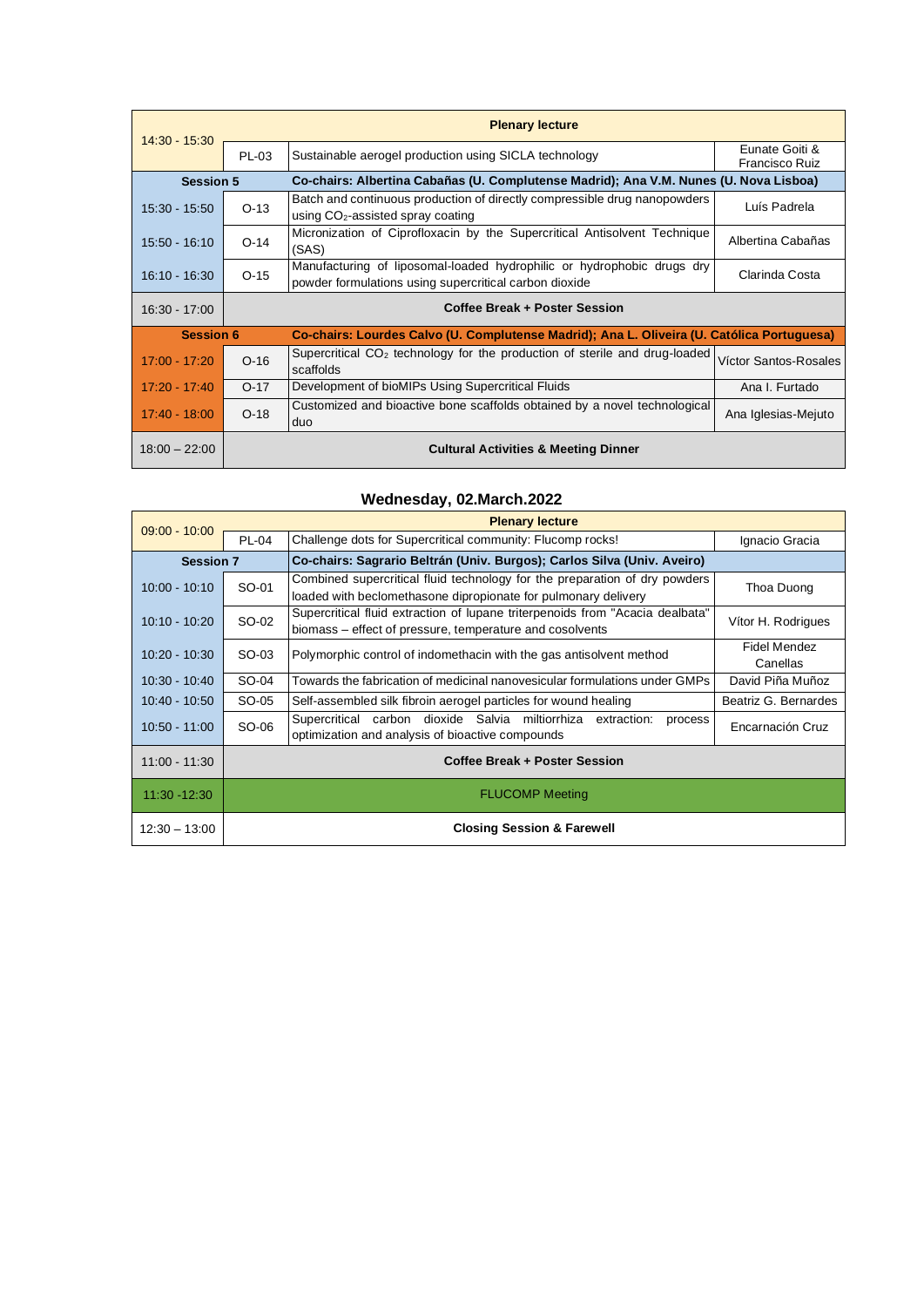# **List of posters (by theme)**

|                 | <b>Extraction and Fractionation/Purification</b>                                                                                                     |                                                                                                                                                                                                              |
|-----------------|------------------------------------------------------------------------------------------------------------------------------------------------------|--------------------------------------------------------------------------------------------------------------------------------------------------------------------------------------------------------------|
| Poster Nr.      | <b>Title</b>                                                                                                                                         | Authorship                                                                                                                                                                                                   |
| P01             | Pressurized liquids extraction for obtaining microalgae<br>extracts enriched in carotenoids with anti-inflammatory<br>and neuroprotective effects    | Rocío Gallego, Alberto Valdés, Zully J.<br>Suárez-Montenegro, José David Sánchez-<br>Martínez,<br>Alejandro Cifuentes,<br>Elena<br>Ibáñez, Miguel Herrero                                                    |
| P02             | Influence of pretreatments on the sub and supercritical-<br>CO <sub>2</sub> extraction of usnic acid from "Usnea barbata"                            | Herminia Domínguez, Ismael Rodríguez-<br>González, Beatriz Díaz-Reinoso                                                                                                                                      |
| P03             | Supercritical CO <sub>2</sub> extraction of tucumã-of-Pará oil rich in<br>β-carotene on large scale: Experimental and<br>mathematical modeling       | Raul Nunes de Carvalho Junior, Eduardo<br>Gama Ortiz Menezes, Fernando de Freitas<br>Maués de Azevedo, Ivonete Quaresma da<br>Silva de Aguiar                                                                |
| P04             | Supercritical CO <sub>2</sub> defatting of "Hermetia illucens" larvae                                                                                | Emma Cantero-Bahillo, David Villanueva-<br>Bermejo, M. Teresa Fernández-Felipe,<br>Joaquín Navarro del Hierro, Diana Martín,<br>Tiziana Fornari                                                              |
| P <sub>05</sub> | Optimization of supercritical CO <sub>2</sub> extraction of phenolic<br>and lipidic fractions from "Gigartina pistillata"                            | Rodríguez-González,<br>Ismael<br>Herminia<br>Domínguez, Beatriz Díaz-Reinoso                                                                                                                                 |
| P <sub>06</sub> | SPAGYRIA: Sustainable and Inclusive Production of<br>Organic Skincare                                                                                | Ana M. Mainar, Raquel Mura, Juan I.<br>Pardo, José F. Martínez, José S. Urieta                                                                                                                               |
| P07             | Supercritical Antisolvent Fractionation of "Melissa<br>officinalis" Extracts                                                                         | José S. Urieta, Raquel Mur, Ana M. Mainar                                                                                                                                                                    |
| P <sub>08</sub> | Supercritical CO <sub>2</sub> Extraction and Purification of Bioactive<br>Compounds in Olive Leaf with Molecularly Imprinted<br>Polymers             | Catarina P. Gomes, Ayssata Almeida,<br>Rolando C.S. Dias, Cláudia Martins, Mário<br>R.P.F.N. Costa                                                                                                           |
| P <sub>09</sub> | Bioprospecting neuroprotective extracts from Algerian<br>plants using green compressed fluid extractions                                             | Norelhouda Abderrezag, Wahida Louaer,<br>J.David Sanchez-Martínez, Zully J. Suarez-<br>Montenegro, Abdeslam-Hassen Meniai,<br>Jose Antonio Mendiola                                                          |
| P <sub>10</sub> | Highlighting the bioactivity of kiwiberry leaves extracts as<br>cosmetic ingredient - An exploratory "in vitro" study                                | Ana Margarida Silva, Juliana Garcia, Paulo<br>Costa, Cristina Delerue-Matos, Francisca<br>Rodrigues                                                                                                          |
| P11             | "Salicornia ramosissima": A possible green alternative<br>with valuable bioactive properties for cosmetics                                           | Ana Margarida Silva, Ana Correia, Manuela<br>Moreira,<br>Cristina<br>Delerue-Matos,<br>М.<br>Francisca Rodrigues                                                                                             |
| P <sub>12</sub> | Neuroprotective compounds recovered by pressurized<br>liquid extraction from agrifood by-products                                                    | José David Sánchez-Martínez, Zully J.<br>Suárez-Montenegro,<br>Alvarez-<br>Gerardo<br>Rivera, Rocío Gallego, Alberto Valdés,<br>Mendiola,<br>Miguel Herrero,<br>Jose A.<br>Alejandro Cifuentes, Elena Ibáñez |
| P <sub>13</sub> | Phytochemistry, metabolomics, and biological activity of<br>"Gypothamnium pinifolium" Phil. from Northern Chile                                      | Ruth E. Barrientos, Gerado Álvarez-Rivera,<br>Elena Ibáñez, Adrián Puerta, José M.<br>Padrón, Jorge Bórquez, Javier Palacios,<br>Mario J. Simirgiotis                                                        |
| P <sub>14</sub> | Extraction of phenolic compounds from Brazil nut<br>("Bertholletia excelsa" HBK) skin using pressurized liquid<br>extraction                         | Wilson V. Vasquez-Rojas, M. Pilar Cano,<br>Tiziana Fornari                                                                                                                                                   |
| P <sub>15</sub> | High-pressure assisted extraction of levodopa from<br>Mucuna pruriens seeds                                                                          | Marina Justi, Sandra S. Silva, Pedro J.<br>Carvalho, Helena Passos, Ana M. Ferreira,<br>João A.P. Coutinho                                                                                                   |
| P <sub>16</sub> | Mathematical modelling and simulation of reconditioning<br>processes in supercritical CO <sub>2</sub> extraction                                     | Felipe Toledo, José M. del Valle                                                                                                                                                                             |
| P <sub>17</sub> | Conceptual design of a high-pressure packed column for<br>the supercritical CO <sub>2</sub> fractionation of glycerol acetates                       | Mariana Fortunatti Montoya, Francisco,<br>Sánchez, Pablo Hegel, Selva Pereda                                                                                                                                 |
| P <sub>18</sub> | Extraction in supercritical fluids and conventional<br>extraction of "Baccharis tola" from northern Chile,<br>chemical profile and enzyme inhibition | Carmen Cortés, Ruth E. Barrientos,<br>Francisca Salinas, Mari Carmen Ruiz-<br>Domínguez, Pedro Cereza, Carlos A.<br>Areche, Jorge Bórquez, Mario J. Simirgiotis                                              |
| P19             | Valorization of the industrial solid residue generated<br>after agar extraction from "Gelidium sesquipedale", by<br>emerging technologies            | María Teresa Sanz, Ester Trigueros,<br>Patricia Alonso-Riaño, Rodrigo Melgosa,<br>Alba Esther Illera, Óscar Benito-Román,<br>Sagrario Beltrán                                                                |
| P <sub>20</sub> | Subcritical water extraction scale-up from laboratory to<br>pilot system for red algae residue valorization                                          | E. Trigueros, P. Alonso-Riaño, Ó. Benito-<br>Román, R. Melgosa, M.T. Sanz, S. Beltrán,<br>A.E. Illera                                                                                                        |
| P21             | Compressed fluids for the sustainable valorization of<br>winemaking by-products with antioxidant properties                                          | Marina Alarcón, José David Sánchez-<br>Martínez, María Elena Alañón, María<br>Soledad<br>Pérez-Coello,<br>Alejandro<br>Cifuentes, Elena Ibáñez, Gerardo Alvarez-<br>Rivera                                   |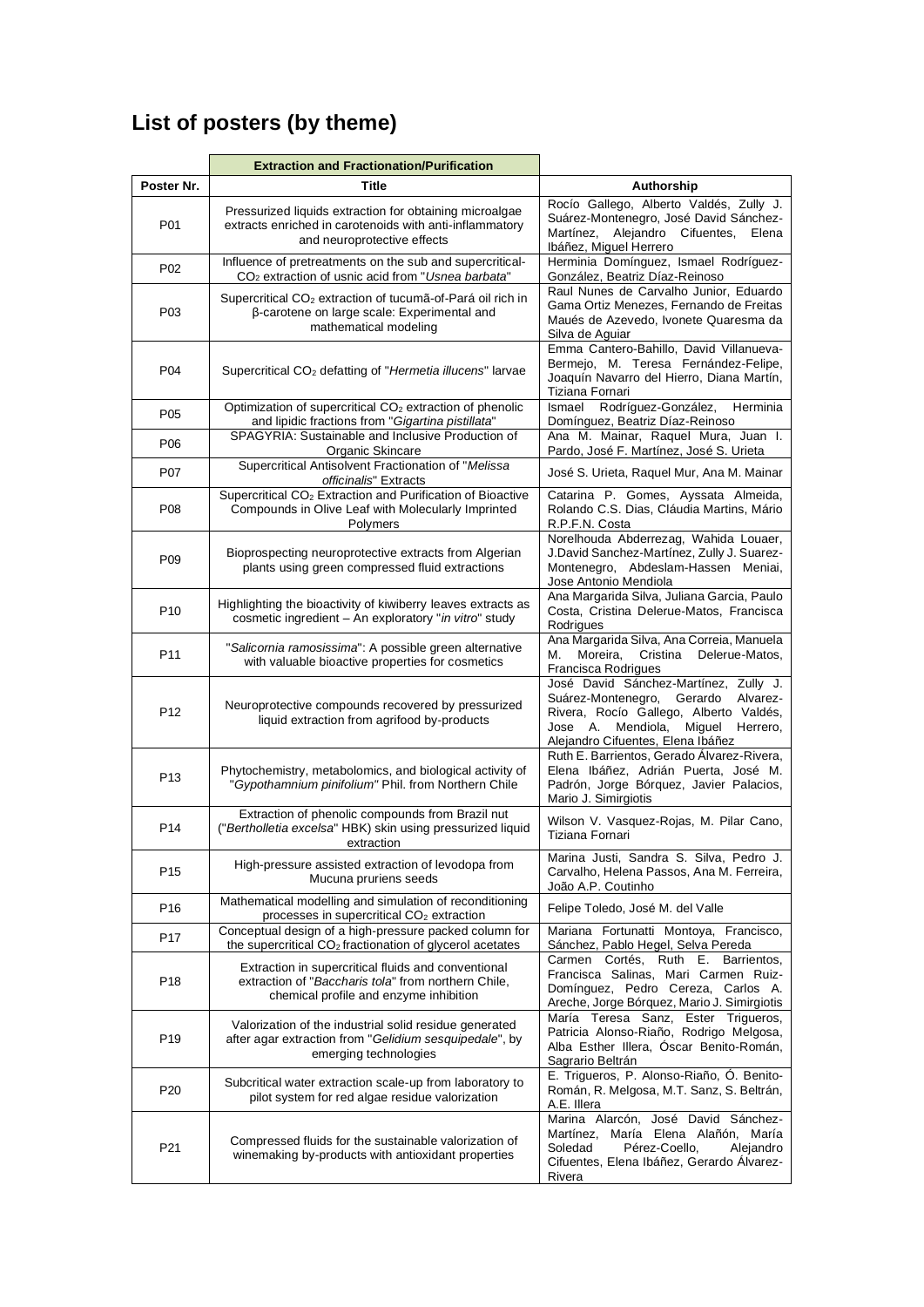| P <sub>22</sub> | Supercritical carbon dioxide extraction and enzymatic<br>hydrolysis of brewer's spent grain                                          | P. Alonso Riaño, R. Melgosa, E.<br>Triqueros, Ó. Benito-Román, A.E. Illera, S.<br>Beltrán, M. T. Sanz                                                              |
|-----------------|--------------------------------------------------------------------------------------------------------------------------------------|--------------------------------------------------------------------------------------------------------------------------------------------------------------------|
| P <sub>23</sub> | Lipids recovery from a new Bulgarian green algae strain<br>"Scenedesmus obliquus" BGP by conventional and SC<br>Extraction           | Jose AP Coelho, Stanislava Boyadzhieva,<br>Dragomir S. Yankov, Roumiana P. Stateva                                                                                 |
| P <sub>24</sub> | Modification of brewer's spent grain after sc- CO <sub>2</sub><br>extraction: improvement of sugar and phenolic<br>compounds release | Patricia Alonso-Riaño, Rodrigo Melgosa,<br>Esther Trigueros, Sagrario Beltrán, María<br>Teresa Sanz Diez                                                           |
| P <sub>25</sub> | Essential oil versus supercritical carbon dioxide volatile<br>oil of needles of Aleppo pine from Tunisia                             | Mariem Khouja, Chokri Messaoud,<br>Abdelhamid Khaldi, Mohamed Larbi<br>Khouja, António F. Palavra, Beatriz P.<br>Nobre, Ana Cristina Figueiredo, José P.<br>Coelho |
| P <sub>26</sub> | Oxindole alkaloids extraction from Uncaria tomentosa<br>leaves using pressurized solvents                                            | José R. S. Botelho, Marisa C. Gaspar,<br>Hermínio J. C. de Sousa, Mara E. M.<br>Braga                                                                              |
| P <sub>27</sub> | Isolation of biologically active compounds from selected<br>natural materials with supercritical carbon dioxide                      | Nika Kučuk, Kaja Kupnik, Mateja Primožič,<br>Željko Knez, Maja Leitgeb                                                                                             |

|                 | <b>Reactions</b>                                                                                                                                |                                                                                                                                                                |
|-----------------|-------------------------------------------------------------------------------------------------------------------------------------------------|----------------------------------------------------------------------------------------------------------------------------------------------------------------|
| Poster Nr.      | Title                                                                                                                                           | Authorship                                                                                                                                                     |
| P <sub>28</sub> | Catalytic reactions using coordination polymers in<br>supercritical CO <sub>2</sub> medium: knoevenagel condensation<br>with Zn(II) CP catalyst | Nuno R. Conceição, Beatriz P Nobre,<br>Anirban Karmakar, António M. F. Palavra,<br>Kamran T. Mahmudov, M. Fátima C.<br>Guedes da Silva, Armando J. L. Pombeiro |
| P <sub>29</sub> | High Pressure CO <sub>2</sub> Conversion into Methanol: A<br>Techno-Economic Analysis of an Industrial Plant at<br>Alvaiázere, Portugal         | Yana Hryno, Mario F.J. Eusébio, Nuno<br>Lapa, Ana Reis Machado, Ana F. Almeida,<br>Ana V.M. Nunes                                                              |

|                 | <b>Thermodynamics, Phase Equilibria, and Transport</b><br>phenomena/properties                                                                          |                                                                                                                                                        |
|-----------------|---------------------------------------------------------------------------------------------------------------------------------------------------------|--------------------------------------------------------------------------------------------------------------------------------------------------------|
| Poster Nr.      | Title                                                                                                                                                   | Authorship                                                                                                                                             |
| P <sub>30</sub> | Supercritical CO <sub>2</sub> injection into oil reservoirs: Effects of<br>phase density changes on the recovery factor                                 | L.L.O. Setaro, L.S. Bastos, G.M.N. Costa,<br>S.A.B. Vieira de Melo                                                                                     |
| P31             | Measurement and modeling of the density of the mixture<br>sc $CO2 + CH4$                                                                                | Arley S. Carvalhal, Igor E.S. Lins, Fábio P.<br>Nascimento, Verônica J. Pereira, Gloria<br>M.N. Costa, Silvio A. B. Vieira de Melo                     |
| P32             | Models for tracer diffusivities in liquid and supercritical<br>ternary systems                                                                          | Bruno Zêzere, Inês Portugal, José R.B.<br>Gomes, Carlos M. Silva                                                                                       |
| P33             | Experimental determination of phase equilibria at high<br>pressures of the ethyl esters of palm oil and murumuru<br>oil ethyl esters in carbon dioxide  | Fernando de Freitas Maués de Azevedo.<br>Eduardo Gama Ortiz Menezes, Marilena<br>Emmi Araújo, Nélio Teixeira Machado,<br>Raul Nunes de Carvalho Junior |
| P34             | Measurements and correlation of surface tension of<br>water and interfacial tension between water and nitrogen<br>at high pressure and high temperature | Tijana Adamovic, Rafael Villablanca,<br>Vesna Leontijevic, Philip Jager, Angel<br>Martin, Maria Jose Cocero                                            |
| P35             | Modelling and scaling-up of a continuous sfee process                                                                                                   | D.F. Tirado, A. Cabañas, L. Calvo                                                                                                                      |

|                 | <b>Materials, Biomaterials and Sterilization</b>                                                                                                   |                                                                                                                        |
|-----------------|----------------------------------------------------------------------------------------------------------------------------------------------------|------------------------------------------------------------------------------------------------------------------------|
| Poster Nr.      | Title                                                                                                                                              | Authorship                                                                                                             |
| P <sub>36</sub> | Effect of supercritical $CO2$ sterilization process on the<br>physicochemical properties of bio-based aerogels                                     | María Carracedo-Pérez. Víctor Santos-<br>Rosales, Ana Iglesias-Mejuto, Carlos A.<br>García-González, Beatriz Magariños |
| P37             | Use of polylactic acid impregnated with grape pomace<br>extract by supercritical $CO2$ for biomedical applications                                 | Lidia Verano, Cristina Cejudo, Lourdes<br>Casas, Casimiro Mantell                                                      |
| P38             | Study of the Effect and significance of Process variables<br>on the microcellular foaming of different TPUs using<br>supercritical CO <sub>2</sub> | Pablo Belmonte, Jesús M. García-Vargas,<br>J. Francisco Rodríguez, M. Teresa García,<br>Maria Jesus Ramos              |
| P39             | Core-shell alginate-chitosan aerogels as drug delivery<br>carriers for oral administration                                                         | Carlos Illanes-Bordomás, Mariana Landín,<br>Carlos A. García-González                                                  |
| P40             | Sequential scCO <sub>2</sub> drying and sterilization of alginate-<br>gelatin polyelectrolyte complexes (PECs)                                     | Cristiana S. A. Bento, Susana Alarico,<br>Nuno Empadinhas, Hermínio C. de Sousa,<br>Mara E. M.Braga                    |
| P41             | Supercritical CO <sub>2</sub> drying of non-mammalian gelatin-<br>methacryloyl hydrogels for aerogel formation                                     | M. Pepczyńska, C. Padilla, C.<br>Covarrubias, A. Cabañas, J. Enrione                                                   |
| P42             | Chitosan-xanthan gum PEC-based aerogels as<br>innovative solutions for biomedical and environmental<br>applications                                | Luciana I. N. Tomé, Marco S. Reis, H. C.<br>de Sousa, Mara E. M. Braga                                                 |